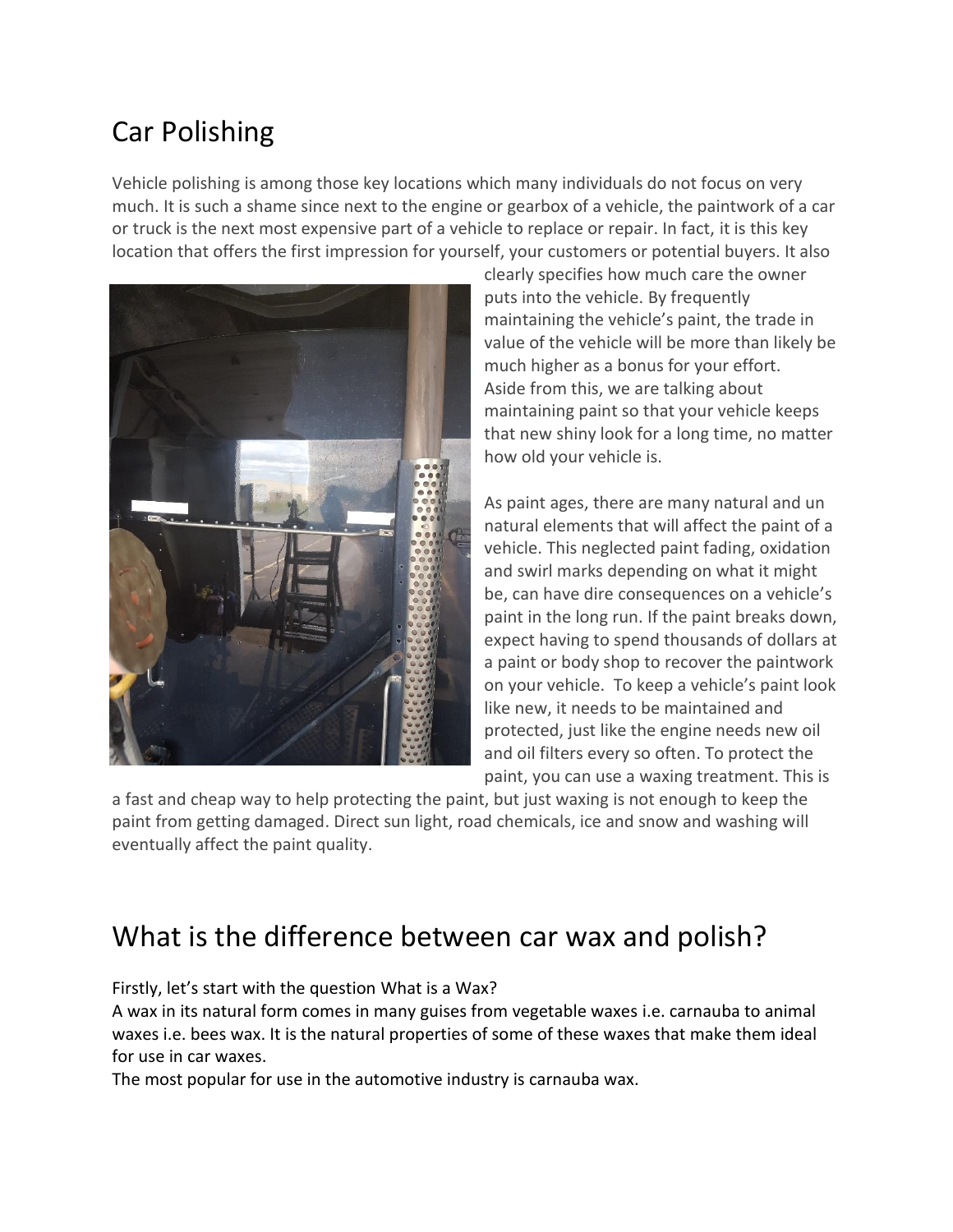What makes it the most ideal wax is that it is:

- 1. virtually insoluble in water, so won't immediately disappear after each wash or rain shower
- 2. a melting point of 82-86 °C so will withstand the high daylight summer temperatures without melting off your car
- 3. although one of the hardest waxes to be found in its natural, it produces a durable and very glossy finish when combined with other waxes/ingredients used to produce a softer product that can be more easily applied to paintwork.

Most car waxes will therefore be a combination of the natural wax, solvents, silicone fluids, other waxes and colorants. Some will also contain abrasives, depending on the product being developed but for the purposes of this article we are looking to compare the "pure" wax vs polish. In giving your paintwork its shine, your wax will effectively be "smoothing" out the surface of the paint by "filling" in many of the imperfections in the paintwork.



Unfortunately if your paintwork is suffering from oxidation, dullness or [swirls](http://www.performancemotorcare.com/blog/5-best-car-wash-mitt-choices-help-keep-motor-swirl-free/) there is only so much "filling" that the wax can achieve and all you are effectively doing is covering up and hiding the true nature of why your car is not looking as good as it should. One other category of "wax" we have not yet considered is the "synthetic wax" or "sealant". Again, these have various other added ingredients that change how the product adheres to your paintwork giving a longer lasting and more durable finish.

The difference between waxes and sealants is again a subject on its own and I will explore this further in a future article.

However, you won't find a car wax made of just 100% pure carnauba.

#### What is a Car Polish?

In contrast to a wax a car polish is a product that uses an abrasive action to remove very fine layers of the top coat protection to flatten out the surface to ensure and equal reflection of the light and thus a highly polished look. Such products come in varying degrees of abrasiveness from medium to ultra fine. The quality modern polish will be made of what is known as diminishing abrasives which break down into further smaller particles as they are worked on the paint thus getting finer and finer the more they are polished into the paint. This avoids the need to go through varying steps of abrasiveness in different products to achieve a highly polished look. Many polishes also contain gloss enhancing oils which further help to provide a deep look shine to the paint work. What however is missing by just applying your polish is any protection to the polished paintwork, which is where your wax comes in to protect all the hard work you have just put in polishing and achieving that deep gloss shine. Which, using your wax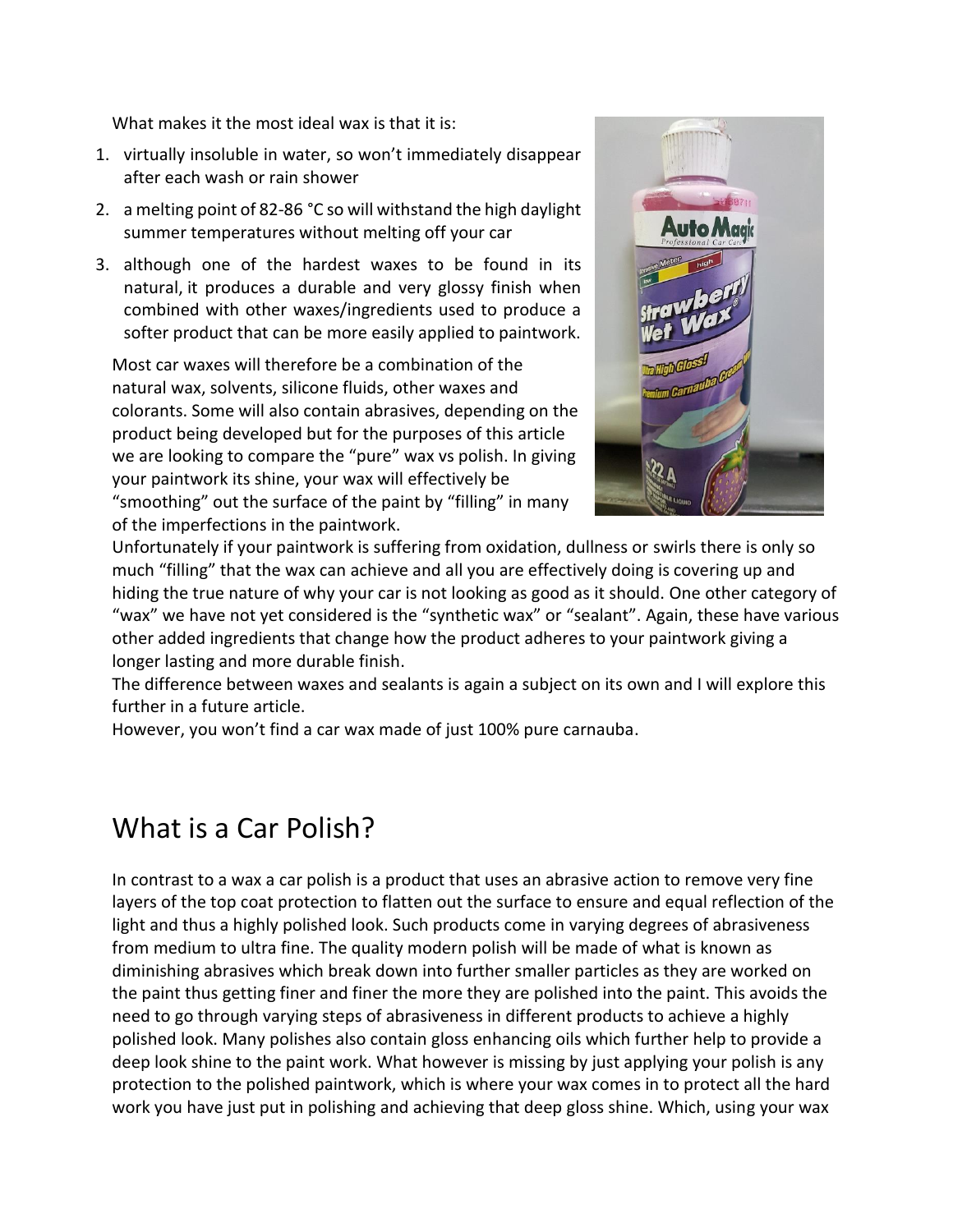or sealant, you will now protect for a few to several months (depending on how often your car is used, how it is stored, the wax you have used and the environment). It is worth mentioning at this stage another product group called Glazes.



[A true glaze](http://www.performancemotorcare.com/blog/poorboys-black-hole-show-glaze-dark-cars/) is a product that does not contain any abrasives but a mix of gloss enhancing oils and Kaolin which effectively fills in any remaining imperfections in the paintwork to ensure a bright evenly reflective surface.

It is good practice, especially on some of the softer modern paint finishes not to us a pure polish too often but to use a glaze more frequently than you polish to maintain the gloss and look of your paintwork. This will ensure you are not continually taking off micro layers of the clear coat each time you detail your car and thus ensuring the longer term effectiveness of your paint's protection.

As with polishing however it is vitally important after using a glaze that you immediately seal it in with your wax or sealant otherwise the fine fillers and oils that provide the smooth reflective surface will be washed away in the first rain or next wash.

#### How often should you polish and wax your new Vehicle?

I would first say that I would hope that having spent what is likely to be a reasonable amount of money on a new vehicle, that I would not have to detail if straight from the showroom. However, having visited a fair number of showrooms in the past I am sometimes horrified by the condition of the paintwork on some vehicles.

Now many dealers will try and flog you a "paint protection" package ranging from just a few hundred to several hundred and even more than a thousand dollars. Unfortunately, many of these packages are not worth the amount of money charged by the dealerships, some of whom make nearly as much on the protection package as they do profit on the car!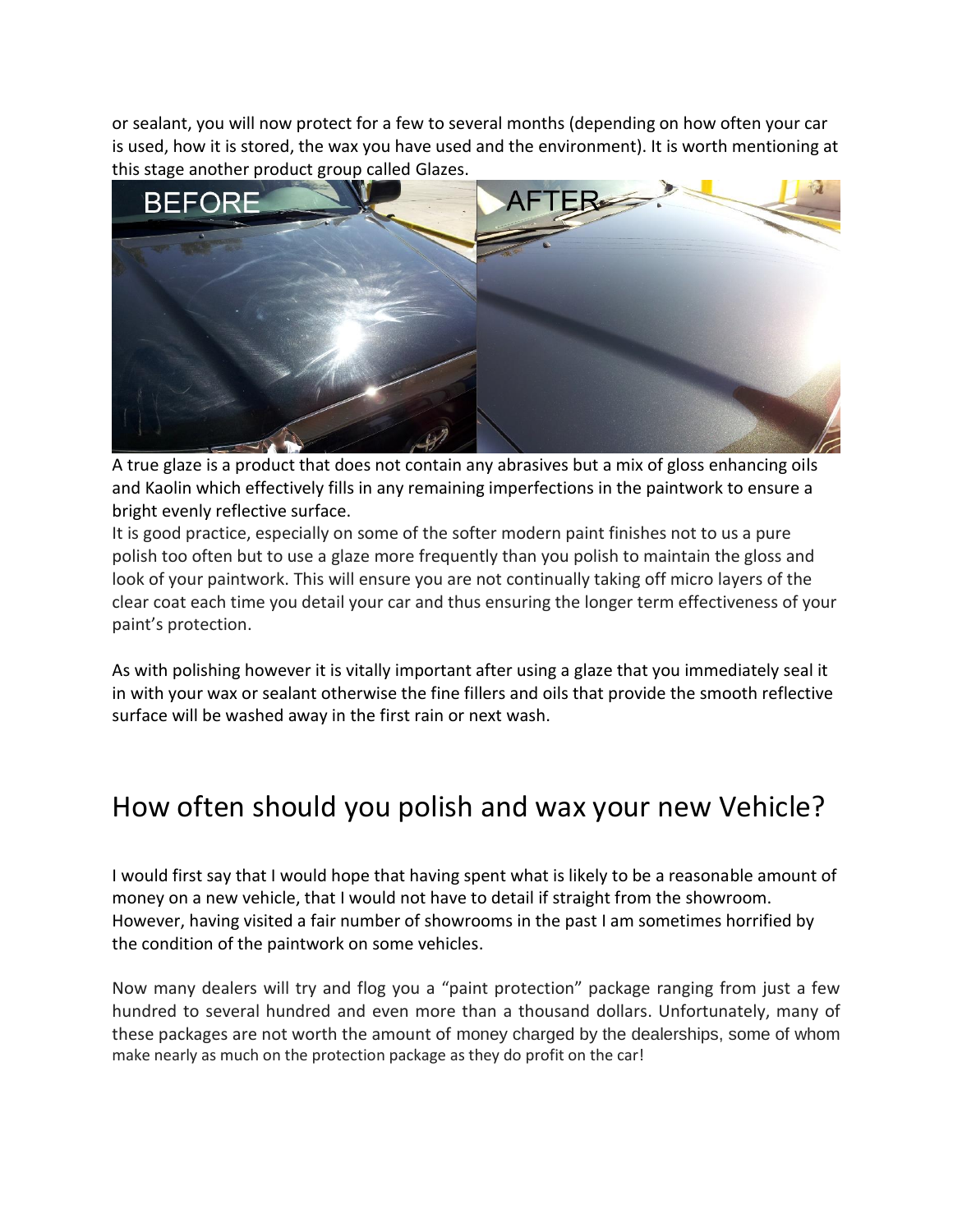# **The first step…**

Assuming you have not purchased one of these packages and are looking to detail your new vehicle as soon as you get it on your driveway I would first wash your car with a good [quality car](http://www.performancemotorcare.com/acatalog/Shampoos_and_Conditioners.html)  [shampoo](http://www.performancemotorcare.com/acatalog/Shampoos_and_Conditioners.html) and then dry it with a new microfiber drying towel. This first step will enable you to inspect your paintwork and make the decision on what to do next.

Although many new cars may still look very shiny after this first step, it is quite possible that some will have spent a considerable amount of time outside in between leaving the production line and arriving at the dealers. Much of this time may also have been in and around industrial areas



where it would have been exposed to industrial fall-out that can attach itself to the paintwork, but be invisible to the eye.

If this is the case you will notice that lightly rubbing your fingers over the paintwork it will feel rougher

than expected. Some detailers even recommend doing this with a thin plastic bag over your hand as it seems to highlight the roughness even more.

## **How to tackle rough paintwork**

If you do feel some roughness in your paintwork I would recommend considering claying your car. If however your paintwork feels smooth and looks in good shape the next step is fairly simple.



You just need to look at applying a car wax or sealant. Your choice of wax or sealant may depend on the time of year you want to apply and whether you are looking to apply one, sealants tending to belonger lasting in winter and pure carnauba waxes preferred in the summer

months if you do not have much time or inclination to apply more regularly.

Now what if having washed your car you discover that the paintwork is not as in good shape as you had hoped, with light swirls and scratches. If this is the case you will want to consider applying a polish or light [swirl removal compound](http://www.performancemotorcare.com/acatalog/Swirl_Removers.html) to remove these issues, before applying your wax or